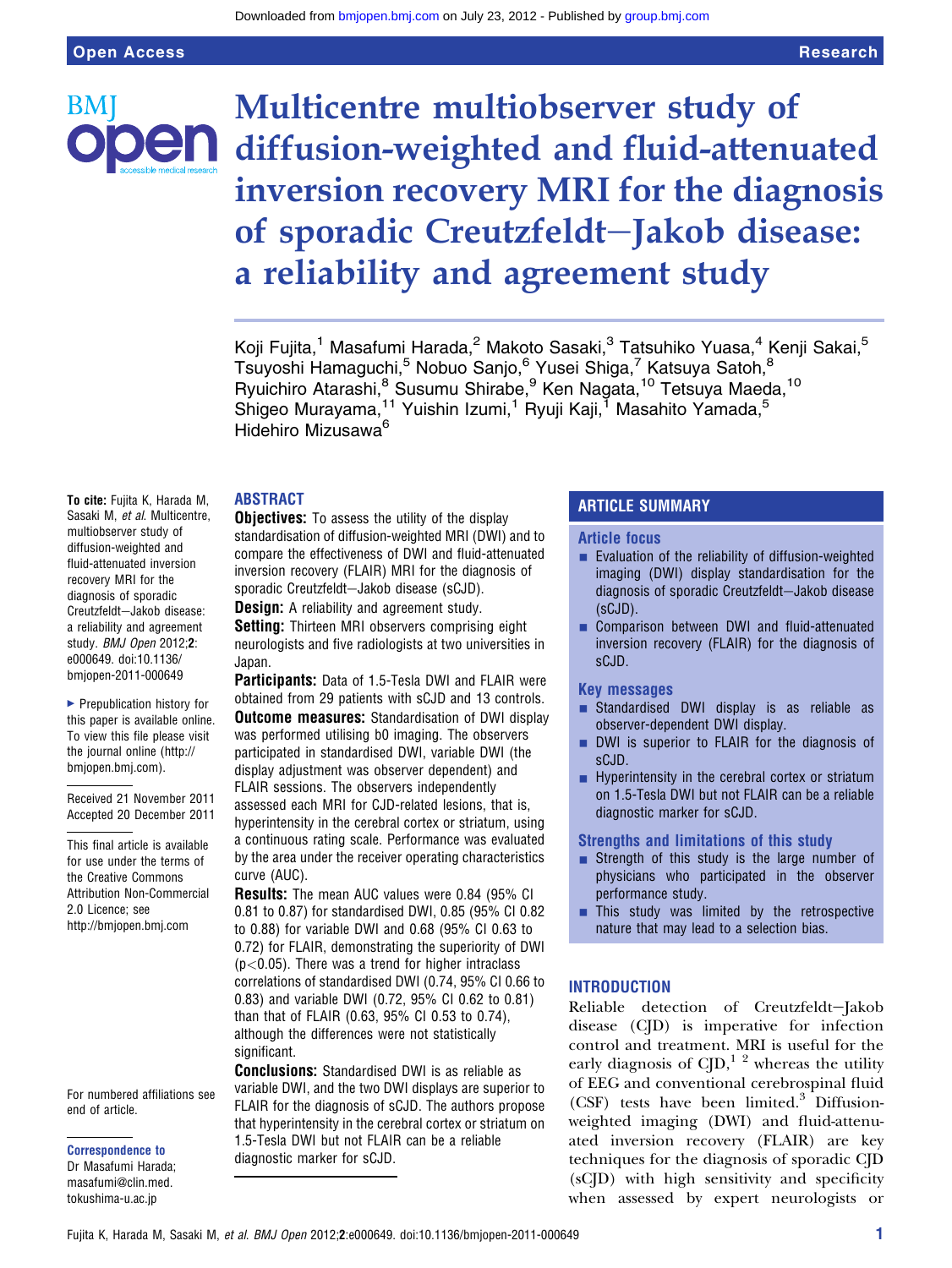neuroradiologists.<sup>145</sup> However, the utility of MRI for general neurologists or radiologists who are not familiar with diagnosing CJD remains elusive. Moreover, standardisation of MRI methodologies, which would be essential for the reproducible assessment of MRI findings of CJD cases, has not been achieved in previous studies.<sup>145</sup> DWI display conditions may particularly vary among institutions or operators, $6$  which can give rise to inaccurate assessment of CJD-related lesions, specifically subtle abnormalities in the cerebral cortex. Meanwhile, although DWI seems superior to FLAIR for the detection of CJD lesions, $5$  direct comparison of the two sequences is yet to be performed.

To address these issues, we investigated the utility of a newly proposed standardisation method of DWI display<sup>6 7</sup> and compared the effectiveness of DWI and FLAIR for the diagnosis of sCJD, particularly for differentiating between abnormal and normal signals by neurologists and radiologists who are not necessarily CJD experts. We conducted a multicentre, multiobserver case-control study and evaluated observer performance with receiver operating characteristics (ROC) analysis.

# METHODS

# **Subjects**

Patients diagnosed as having sCJD by the CJD Surveillance Committee of Japan $8$  from October 2005 to September 2010 were eligible to participate in this study. The accuracy of the diagnosis was defined as follows: definite, that is, pathologically verified cases; probable, that is, cases with neuropsychiatric manifestations compatible with sCJD and periodic sharp wave complexes on EEG without pathological examinations and possible, that is, cases with the same findings as probable sCJD but no periodic sharp wave complexes on  $EEG<sup>89</sup>$  WHO criteria<sup>10</sup> were not applied because the assay of CSF 14-3-3 protein, which is required by WHO criteria, was standardised only since April 2009 in Japan.<sup>11</sup> The prion protein gene (PRNP) was analysed in the open reading frame after extracting DNA from patients' blood.<sup>12 13</sup> For neuropathological examinations, brain sections were stained with routine techniques, and immunohistochemistry was performed using the mouse monoclonal antibody 3F4 (Senetek, MD Heights, Missouri, USA).<sup>12</sup> For PrP<sup>Sc</sup> typing, frozen brain tissues were homogenised and analysed by western blot for proteinase K-resistant PrP using the 3F4 antibody.<sup>14</sup> Assays for CSF  $\gamma$ -isoform of 14-3-3 protein, $^{11}$  total  $\tau$ <br>protein (cut-off value, 1300 pg/ml)<sup>15</sup> and real-time quaking-induced conversion  $(RT\text{-}QUIC)^{16}$  were performed in patients whose CSF samples were available. The following patients were eligible as disease controls: patients who were suspected to have prion disease by primary physicians but were denied to have prion disease by the Committee or those who were diagnosed as having other neurological disorders at Tokushima University Hospital and whose brain MRI showed no abnormal intensity in the cerebral cortex or striatum. We requested physicians who had referred patients to the Committee to provide initial MRI data of eligible patients.

This study was approved by the Medical Ethics Committee of Kanazawa University and the Ethics Committees of the Tokushima University Hospital and Tokyo Medical and Dental University. Written informed consent was obtained from all patients or their families.

#### Magnetic resonance imaging

DWI, b0 and FLAIR images were converted to the Digital Imaging and Communication in Medicine format. When the Digital Imaging and Communication in Medicine data contained patient information, it was excluded by one of the investigators (MH) before the observer performance study. All MRI studies were performed on 1.5-Tesla scanners at each hospital. Quadrature detection head coils or multichannel head coils were used. DWI was performed using the single-shot spin-echo echo planar imaging technique with the following parameters: repetition time,  $4000-8000$  ms; echo time,  $70-100$  ms; b value, 1000 s/mm<sup>2</sup>; slice thickness, 5 mm; matrix size,  $128\times80$  to  $128\times128$ ; field of view,  $220-230$  mm and  $16-20$  contiguous axial sections parallel to a line through the anterior and posterior commissures were obtained from each patient. The scanning parameters of FLAIR were as follows: repetition time,  $8000-10000$  ms; inversion time,  $2000-2500$  ms; effective echo time, 105-120 ms; matrix size,  $256\times192$  to  $320\times224$ ; field of view,  $210-220$  mm; slice thickness,  $5-6$  mm with  $1-1.5$  mm interslice gaps and  $19-20$  slices per patient.

#### Display methods

Two display methods were used for DWI: standardised and variable. In the standardised display, the window width and level settings were constant for all evaluations and could not be changed. Details of the standardised display have been reported elsewhere. $6$  In brief, the window width and level were as follows: window width  $=$  $SI_{b0}$  and window level =  $SI_{b0}/2$ , where  $SI_{b0}$  represents the signal intensity in the normal-appearing subcortical region on b0 imaging. $6$  One radiologist (MH) manually measured  $SI<sub>b0</sub>$  within a circular region of interest. The calculated window width and level were applied to all images. In the variable display mode, regarded as the most reliable for assessment of DWI, each observer was able to change the window width and level settings on the monitor according to preference. FLAIR was assessed with the variable display method because no standardised methods are currently available for FLAIR display.

#### Observer performance study

Eight neurologists  $(6-27)$  years of experience; mean, 12 years; board certified, six) and five radiologists  $(5-25 \text{ years of experience}; \text{ mean}, 12.8 \text{ years}; \text{ board})$ certified, four; neuroradiologist, one) participated in the observer performance study at The University of Tokushima Graduate School (persons, six; neurologists, three) and Tokyo Medical and Dental University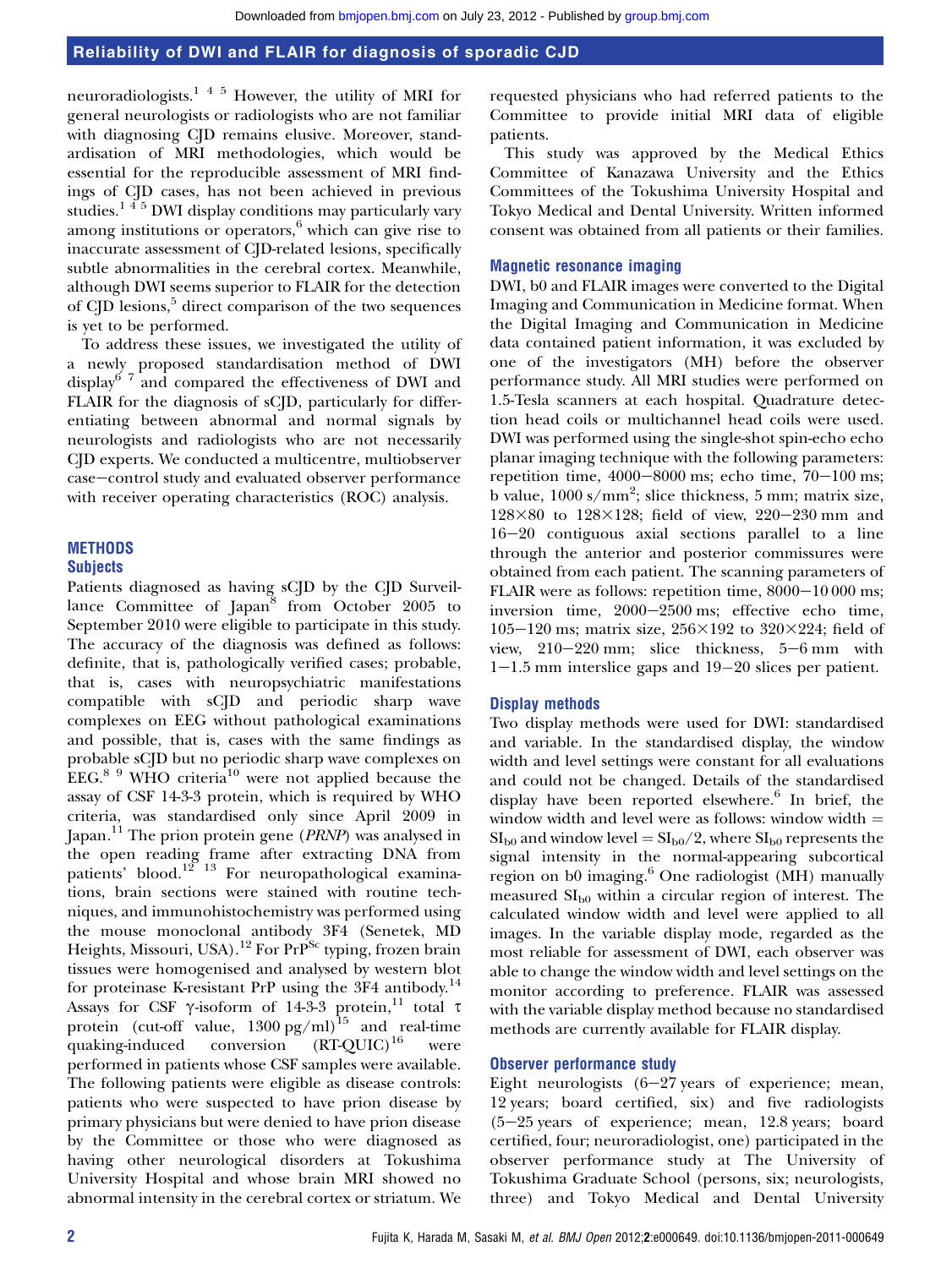(persons, seven; neurologists, five including NS and YS). Before the test, the observers were informed that the purpose of the study was to evaluate their performance in detecting MRI lesions compatible with CJD, that is, hyperintensity in the cerebral cortex or striatum, regardless of signal changes in other regions including the thalamus. Three sessions were conducted: standardised DWI, variable DWI and FLAIR. To reduce the effect of learning, the interval between reading sessions was 1 week or longer. The order of the three sessions was randomised among the observers. Using computer randomisation, images of patients with and without sCJD were intermixed. All cases were presented in the same randomised order to the observers in each session. Each observer independently viewed all slices of each MRI study on the same type of monitors (Let'snote, Panasonic, Osaka, Japan) using INTAGE Realia Professional (Cubernet, Tokyo, Japan) run on Windows XP (Microsoft). The observers were allowed to adjust the window width and level only in variable DWI and FLAIR sessions but not in the standardised DWI session. Observers were blinded to any clinical information including age, sex and diagnosis.

Each observer used a continuous rating scale of a linemarking method to rate his or her confidence level on the paper format independently. At the left end of the line, a confidence level that lesions compatible with CJD were definitely absent was indicated, whereas at the right end, a confidence level that lesions were definitely present was indicated. Intermediate levels of confidence were indicated by the different positions on the line between the two ends. The distance between the left end and the marked point was converted to a confidence level that could range from 0 to 100, as described elsewhere.<sup>17</sup>

### Statistical analyses

Observer performance was evaluated using ROC analysis with SPSS V.19 (IBM). The ROC curves for each observer indicated the ratio of the true-positive fraction to the false-positive fraction at each confidence level. The area under the ROC curve (AUC) was used to compare observer performance for accurately detecting CJD lesions. Intraclass correlations were calculated in the neurologist group, the radiologist group and for all observers by two-way random consistency measures using the SPSS software. In all the analyses, p values of  $< 0.05$ were considered statistically significant.

#### RESULTS

#### Patients and controls

MRI data from 85 patients were provided. Of these, 42 subjects from 15 hospitals (including authors' institutions) were eligible for this study after excluding cases that were diagnosed as having non-sporadic CJD or lacked the required MRI sequences. This study cohort included 29 patients with sCJD (men, 11; mean age, 71 years; duration before MRI,  $4.4 \pm 6.1$  months), three patients who were suspected of CJD but eventually

diagnosed as negative by the Committee and 10 patients diagnosed as having other neurological disorders. Of the 29 sCJD patients, four had definite, 24 had probable and one had possible CJD. Twenty-six cases underwent PRNP analysis, 24 were homozygous for methionine at codon 129 and two were heterozygous with methionine and valine at codon 129. Of the four definite cases,  $Pr^{Sc}$  was type 1 in two cases, type 1+2 in one case and type 2 in one case. Eleven of 15 CSF samples from probable sCJD cases were positive for  $PrP^{Sc}$  by RT-QUIC (table 1).

Diagnoses for three prion-denied patients were immune-mediated encephalopathy, juvenile Alzheimer's disease and frontotemporal dementia. Other neurological controls were diagnosed with Alzheimer's disease, Parkinson's disease, spinocerebellar degeneration, vascular dementia, old cerebral infarction, benign paroxysmal positional vertigo, dizziness, temporal arteritis, cervical spondylosis and diabetic neuropathy.

#### Diagnostic performance

We investigated the diagnostic performance of standardised DWI, variable DWI and FLAIR images assessed by eight neurologists and five radiologists using ROC analysis. Mean AUC values obtained from the three sessions were compared within the neurologist group, the radiologist group and all observers (figure 1, table 2). The AUC values for standardised and variable DWI were not different within each professional group or for the total observer group. On the other hand, AUC values for FLAIR were significantly lower than DWI displayed by either method  $(p<0.05)$ . Representative MRI scans are shown in figure 2.

#### Rating agreement

To measure the extent to which the observers agreed when rating the MRI findings, intraclass correlations were calculated. The intraclass correlations of the standardised DWI (0.74, 95% CI 0.66 to 0.83) and variable DWI (0.72. 95% CI 0.62 to 0.81) tend to be higher than that of FLAIR (0.63, 95% CI 0.53 to 0.74), specifically in the neurologist group, although the differences were not significant (figure 3).

#### **DISCUSSION**

We demonstrated that standardised DWI was as useful as variable DWI and that both DWI displays are superior to FLAIR for the diagnosis of sCJD when assessed by multiobservers with various specialty backgrounds.

Our standardisation method of DWI display was originally proposed as an easy-to-use way to decide the window width and level for DWI even in emergency settings.<sup>6</sup> Indeed, this method was demonstrated as useful for detecting acute ischaemic lesions on DWI.<sup>7</sup> Results of the present study show that the standardisation method is also reliable for diagnosis of sCJD, in which DWI is one of the key sequences. We suggest some advantages of standardised DWI over variable DWI, although there was no statistical difference between the two methods. First, standardised DWI can be helpful for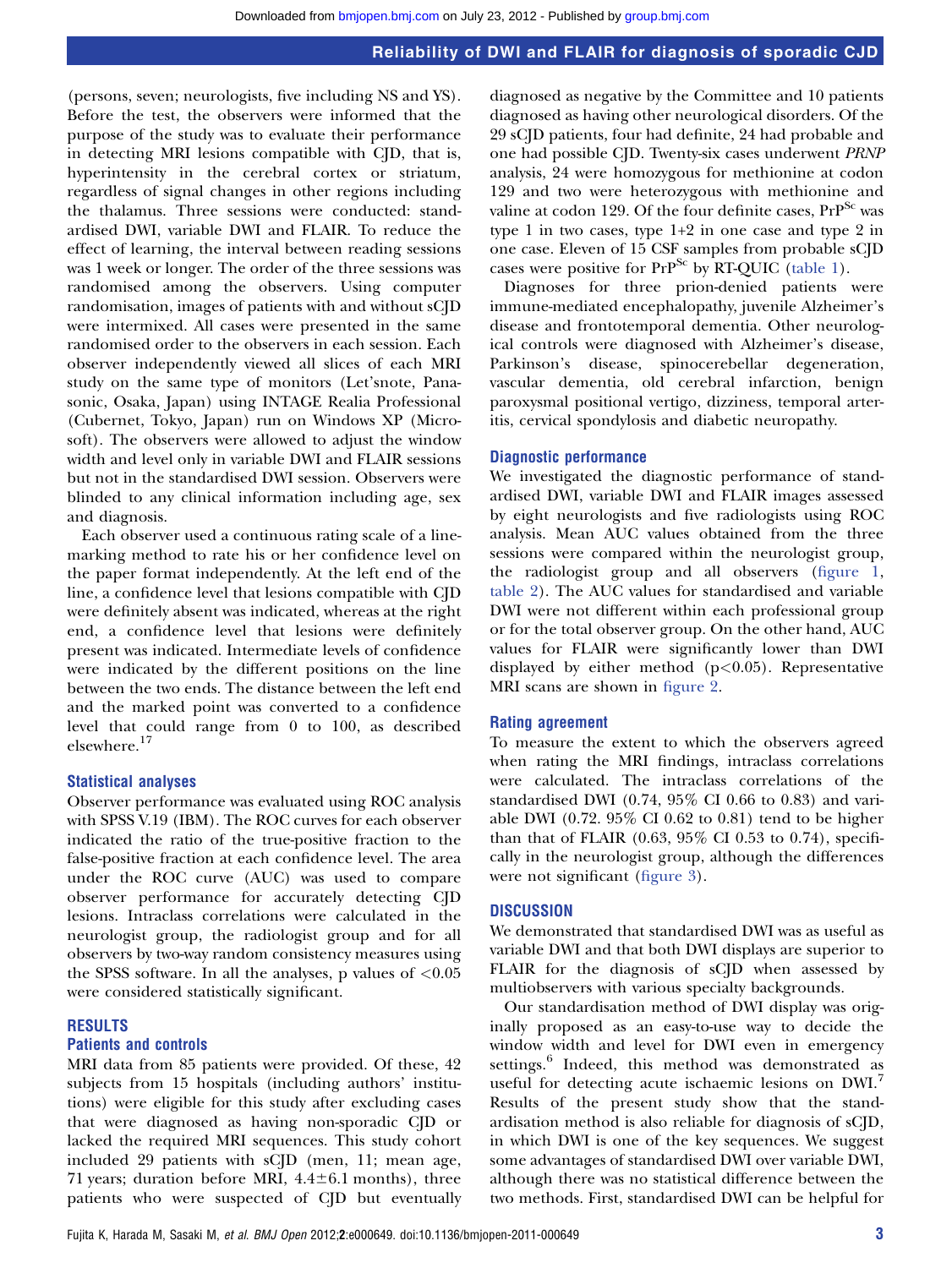| <b>Table 1</b> | Clinical profiles of patients with sporadic Creutzfeldt-Jakob disease |                  |                |                |                |                                     |  |
|----------------|-----------------------------------------------------------------------|------------------|----------------|----------------|----------------|-------------------------------------|--|
| <b>No</b>      | Age/sex                                                               | <b>Diagnosis</b> | Codon129/PrPSc | 14-3-3/total τ | <b>RT-QUIC</b> | <b>Pre-MRI</b><br>duration (months) |  |
| 1              | 69/M                                                                  | Definite         | MM/1           | $+/-$          | $+$            | $-2^{*}$                            |  |
| $\overline{c}$ | 77/F                                                                  | Definite         | MM/1           | $+/+$          | $+$            | 19                                  |  |
| 3              | 75/F                                                                  | <b>Definite</b>  | $ND/1+2$       | $+/+$          | $+$            | 3                                   |  |
| 4              | 65/M                                                                  | <b>Definite</b>  | MM/2           | $-/-$          |                | 12                                  |  |
| 5              | 69/M                                                                  | Probable         | <b>MM</b>      | <b>ND</b>      |                | 0.5                                 |  |
| 6              | 72/F                                                                  | Probable         | <b>MM</b>      | <b>ND</b>      | <b>ND</b>      | 0.5                                 |  |
| $\overline{7}$ | 77/F                                                                  | Probable         | <b>MM</b>      | $-/-$          | $+$            | 0.5                                 |  |
| 8              | 72/M                                                                  | Probable         | <b>MM</b>      | <b>ND</b>      | <b>ND</b>      | 1                                   |  |
| 9              | 63/M                                                                  | Probable         | <b>MM</b>      | $+/-$          | $+$            | 1.5                                 |  |
| 10             | 88/F                                                                  | Probable         | <b>MM</b>      | <b>ND</b>      | <b>ND</b>      | 1.5                                 |  |
| 11             | 75/M                                                                  | Probable         | <b>MV</b>      | <b>ND</b>      | <b>ND</b>      | 1.5                                 |  |
| 12             | 56/M                                                                  | Probable         | <b>MM</b>      | $+/+$          | $+$            | $\overline{c}$                      |  |
| 13             | 67/M                                                                  | Probable         | <b>MM</b>      | $+/+$          |                | $\overline{c}$                      |  |
| 14             | 70/M                                                                  | Probable         | <b>MM</b>      | $+/+$          | $+$            | $\overline{c}$                      |  |
| 15             | 70/F                                                                  | Probable         | <b>MM</b>      | $+/-$          | $+$            | $\overline{a}$                      |  |
| 16             | 74/F                                                                  | Probable         | <b>MM</b>      | $+/+$          |                | $\overline{c}$                      |  |
| 17             | 84/F                                                                  | Probable         | <b>MM</b>      | $+/-$          | $+$            | $\overline{c}$                      |  |
| 18             | 85/F                                                                  | Probable         | <b>MM</b>      | $-$ /+         | $+$            | $\overline{2}$                      |  |
| 19             | 49/F                                                                  | Probable         | <b>ND</b>      | $+/-$          | $+$            | $\overline{a}$                      |  |
| 20             | 74/F                                                                  | Probable         | <b>MV</b>      | $+/-$          | $+$            | 2.5                                 |  |
| 21             | 54/F                                                                  | Probable         | <b>ND</b>      | <b>ND</b>      | <b>ND</b>      | 2.5                                 |  |
| 22             | 61/M                                                                  | Probable         | <b>MM</b>      | <b>ND</b>      | <b>ND</b>      | 3                                   |  |
| 23             | 72/F                                                                  | Probable         | <b>MM</b>      | $+/-$          |                | 3                                   |  |
| 24             | 81/F                                                                  | Probable         | <b>MM</b>      | $-/-$          | $+$            | 3                                   |  |
| 25             | 70/M                                                                  | Probable         | <b>MM</b>      | $+/-$          | $+$            | 6                                   |  |
| 26             | 83/F                                                                  | Probable         | <b>MM</b>      | $+/-$          | <b>ND</b>      | 9                                   |  |
| 27             | 67/F                                                                  | Probable         | <b>MM</b>      | $+/-$          |                | 15                                  |  |
| 28             | 84/F                                                                  | Probable         | <b>MM</b>      | $+/-$          |                | 26                                  |  |
| 29             | 57/F                                                                  | Possible         | <b>MM</b>      | <b>ND</b>      | <b>ND</b>      | $\overline{4}$                      |  |

\*MRI was obtained 2 months before the symptom onset.<sup>2</sup><br>MM, homozygous for methionine; MV, heterozygous with methionine and valine; ND, not done; RT-QUIC, real-time quaking-induced conversion.

physicians who can refer only to hardcopies but not softcopies. Second, even for doctors who can readily refer to softcopies and thus variable DWI, the standardisation method can simplify assessment procedure without any disadvantages. Third, the standardisation can facilitate direct comparison of DWI findings from different CJD patients.

DWI and FLAIR have been reported as useful markers for the diagnosis of CJD. Of these, DWI has been assumed to be the most sensitive, although without direct evidence.<sup>1 5 18</sup> Hyperintensity in the cerebral

cortices, the striatum or both indicates the diagnosis of CJD. The striatum hyperintensity is anterior dominant at early stages of the disease.<sup>19</sup> MRI lesion profiles reportedly differ among molecular subtypes of  $sC/D$ ,<sup>20 21</sup> which was not reproduced in a recent study.<sup>5</sup> Zerr et  $a t^4$ proposed that high-signal abnormalities in caudate nucleus and putamen or at least two cortical regions (temporal, parietal or occipital lobes) either in DWI or FLAIR together with typical clinical signs can be diagnostic for probable sCJD. Based partly upon their report, 'high signal in caudate/putamen on MRI brain scan' has

Figure 1 Receiver operating characteristic curves for each display in diagnosis of sporadic Creutzfeldt-Jakob disease. (A) Neurologists, (B) radiologists and (C) all observers. The true rate (sensitivity) is plotted as a function of the false-positive rate  $(1 -$  specificity). DWI, diffusionweighted imaging; FLAIR, fluid-



attenuated inversion recovery; sDWI, standardised DWI; vDWI, variable DWI.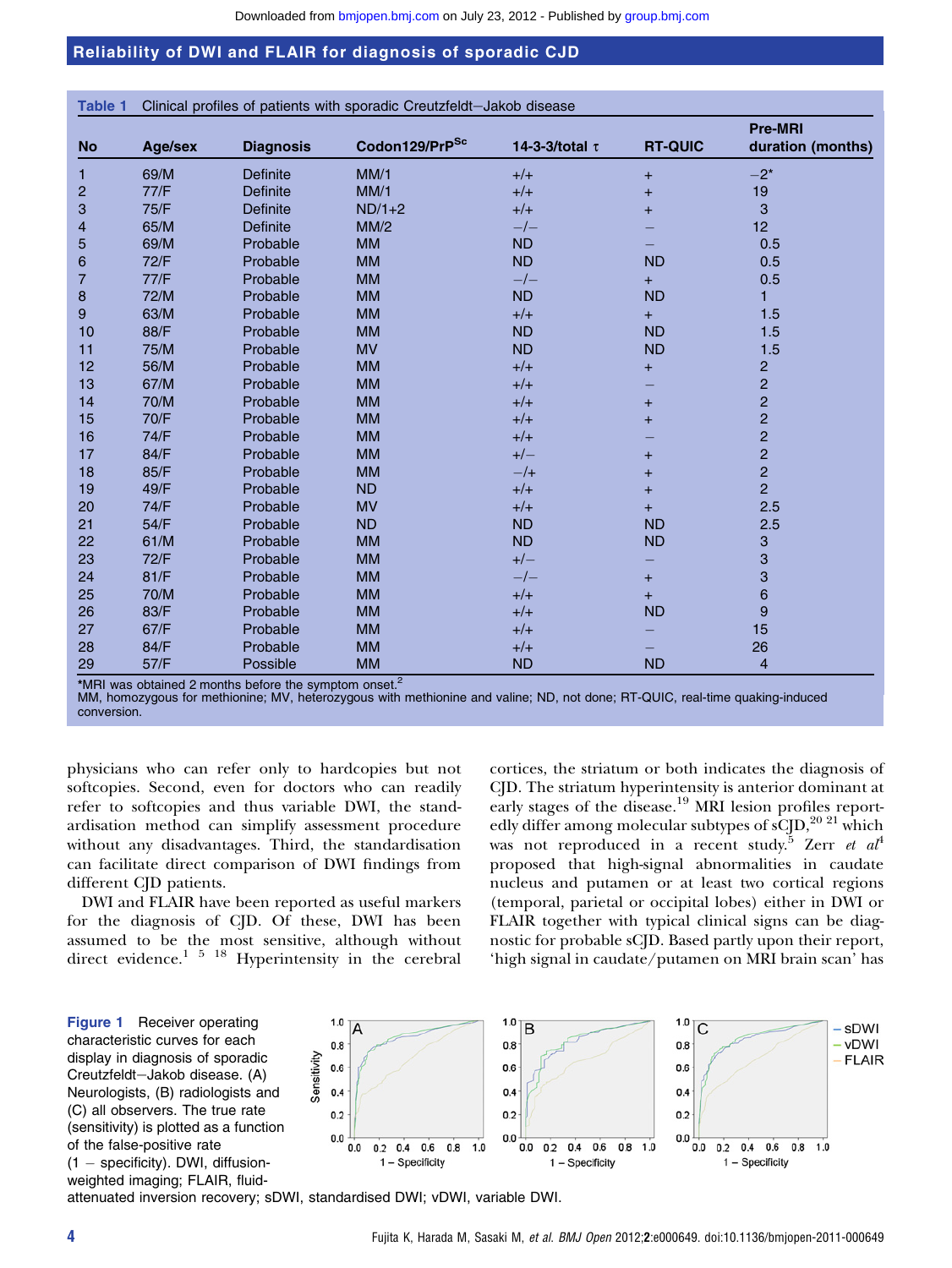|              | <b>Neurologists</b>   | <b>Radiologists</b>   | <b>All observers</b>  |
|--------------|-----------------------|-----------------------|-----------------------|
| sDWI         | $0.86$ (0.82 to 0.90) | $0.82$ (0.77 to 0.88) | $0.84$ (0.81 to 0.87) |
| <b>vDWI</b>  | $0.86$ (0.82 to 0.90) | $0.83$ (0.77 to 0.89) | $0.85$ (0.82 to 0.88) |
| <b>FLAIR</b> | $0.69$ (0.63 to 0.75) | $0.66$ (0.58 to 0.73) | $0.68$ (0.63 to 0.72) |

DWI, diffusion-weighted imaging; FLAIR, fluid-attenuated inversion recovery; sDWI, standardised DWI; vDWI, variable DWI.

been used as one of the laboratory findings in the diagnostic criteria for probable sCJD in the European CJD Surveillance System (EUROCJD) since January 2010.22 However, their criteria did not distinguish DWI and FLAIR, thereby maintaining ambiguity about the diagnostic values of MRI in situations where DWI is not available. Our data indicate that FLAIR without DWI is unreliable for the diagnosis of sCJD. On the other hand, high signals in the cerebral cortex have not been regarded as diagnostic in the EUROCJD criteria, probably because cortical abnormalities are less reliable on conventional MRI. Our results suggest that, using standardised or variable DWI but not FLAIR, cortical signals can also be used as a diagnostic marker.

Meanwhile, Young et  $a<sup>23</sup>$  reported that the sensitivity and the specificity of DWI and FLAIR for the diagnosis of CJD are 91% and 95%, respectively. More recently, Vitali *et a* $\bar{p}$  reported that hyperintensity greater on DWI than FLAIR is diagnostic for sCJD, whereas hyperintensity greater on FLAIR than DWI is characteristic for non-prion rapidly progressive dementia. Furthermore, reduction of apparent diffusion coefficient in subcortical (striatum) hyperintensity regions on DWI is supportive for sCJD.<sup>5 24 25</sup> These findings can be greatly helpful for differentiating sCJD from other rapidly progressive dementia. However, assessment of FLAIR lesions tends to vary among physicians, particularly among neurologists, as shown by the present study, and standardised methods for FLAIR or apparent diffusion coefficient map have not been established until date. Therefore, clinical criteria which require DWI but not necessarily FLAIR or apparent diffusion coefficient will be more readily applicable.

As many as 13 neurologists and radiologists from different institutions participated in the observer performance study, although the sample size of patients was relatively small. Notably, the observers had various specialty backgrounds such as stroke neurologists, neurophysiologists, experts in dementia or prion disease and general and neuroradiologists. This variety simulates practical situations in which the diagnosis of suspected CJD cases may be made by physicians who do not necessarily specialise in prion disease.

This study has some limitations. First, we did not evaluate patterns of cortical involvement suggestive of  $sC/D<sup>4-5</sup>$  because we had to address whether DWI or FLAIR is suitable for detecting cortical lesions in the first place. Second, we did not assess the difference among  $sC/D$  subtypes<sup>21</sup> because majority of our cases had a typical phenotype and were homozygous for methionine; thus, they were compatible with MM1 sCJD. Until date, MM2 thalamic-type sCJD remains a diagnostic challenge in MRI-based assessment; thalamic hypoperfusion or hypometabolism on SPECT or PET can be useful.26 Third, majority of the control patients were not those who were suspected to have CJD. However, the

Figure 2 Representative MRI of a sporadic Creutzfeldt-Jakob disease patient (case 17). Abnormal hyperintensity in the cerebral cortex is evident on standardised diffusion-weighted imaging (A, arrow) but obscure on fluid-attenuated inversion recovery (B, arrow).

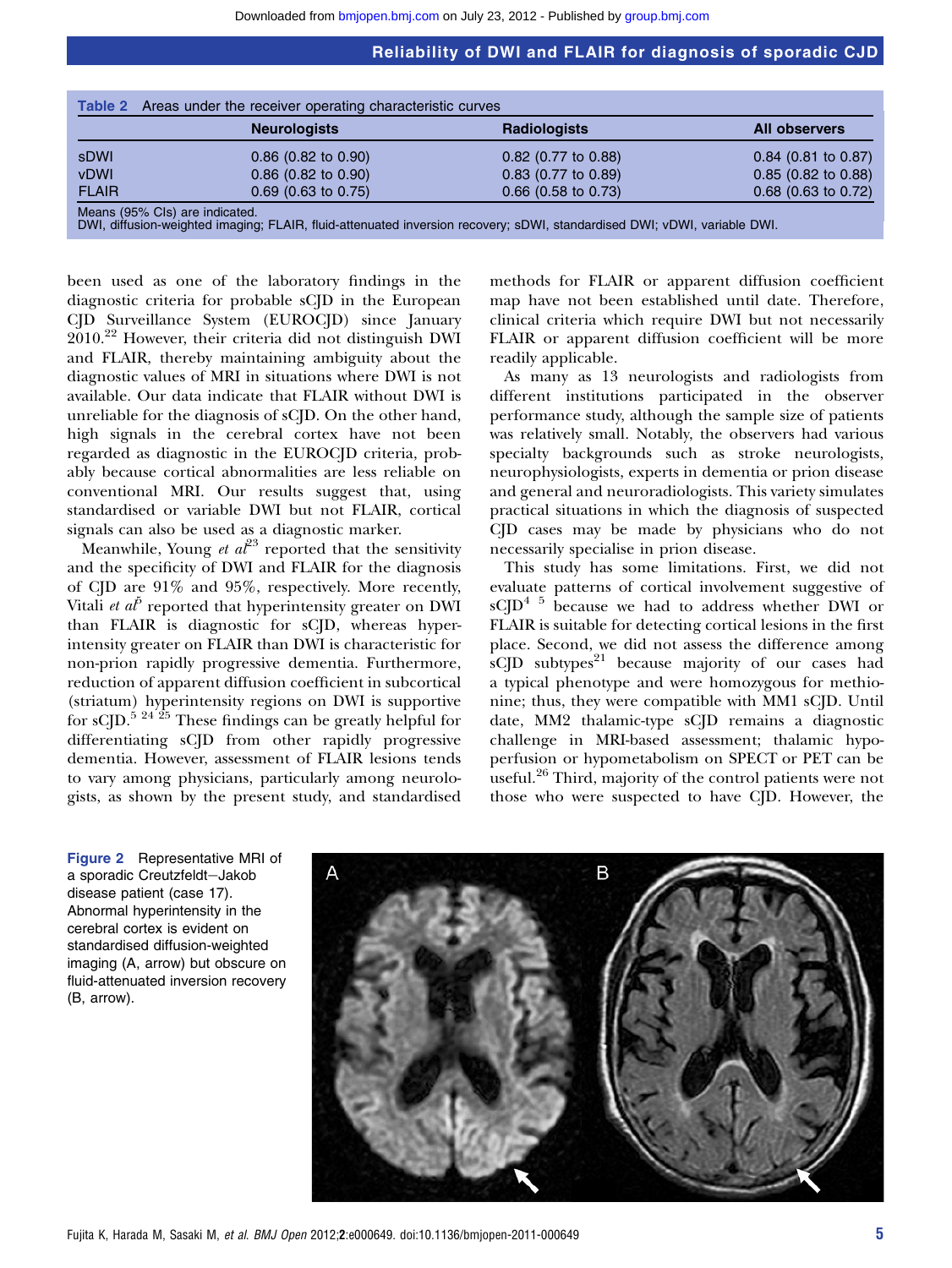

Figure 3 Intraclass correlations for each display. Error bars represent upper limits of 95% CIs. DWI, diffusion-weighted imaging; FLAIR, fluid-attenuated inversion recovery; sDWI, standardised DWI; vDWI, variable DWI.

principle aim of the present study was to establish a display method, which reliably distinguishes potentially CJD-associated signals from normal signals. Thus, our results provide a practical foundation for utilising DWI as a general diagnostic marker of sCJD when combined with previous findings.<sup>145</sup>

Although neuropathological confirmation of the diagnosis of sCJD was obtained in few cases, we performed RT-QUIC, a newly established CSF PrP<sup>Sc</sup> amplification assay which achieved >80% sensitivity and  $100\%$  specificity for CJD.<sup>16</sup> Overall, 15 of 29 cases (51.7%) were pathologically proven or confirmed by RT-QUIC to have CJD. There were no significant differences in MRI findings between sCJD patients with and without positive results of CSF 14-3-3 protein, total  $\tau$  protein or RT-QUIC. It will be important to further evaluate accurate diagnostic ability (sensitivity and specificity) of DWI in a prospective cohort of suspected CJD patients, that is, consecutive patients registered to the CJD surveillance who will also undergo CSF confirmation tests or neuropathological analyses.

In conclusion, we suggest that hyperintensity in the cerebral cortex or striatum assessed on the standardised or variable DWI scanned with 1.5-Tesla machines can be a reliable first-line on-site diagnostic marker for sCJD.

#### Author affiliations

<sup>1</sup>Department of Clinical Neuroscience, Institute of Health Biosciences, The University of Tokushima Graduate School, Tokushima, Japan

<sup>2</sup>Department of Radiology, Institute of Health Biosciences, The University of Tokushima Graduate School, Tokushima, Japan

<sup>3</sup>Advanced Medical Science Center, Iwate Medical University, Morioka, Japan 4 Department of Neurology, Kamagaya-Chiba Medical Center for Intractable Neurological Disease, Kamagaya General Hospital, Kamagaya, Japan

 $^5$ Department of Neurology and Neurobiology of Aging, Kanazawa University Graduate School of Medical Science, Kanazawa, Japan

6 Department of Neurology and Neurological Science, Graduate School, Tokyo Medical and Dental University, Tokyo, Japan

<sup>7</sup>Department of Neurology, Aoba Neurosurgical Clinic, Sendai, Japan

 $^8$ Department of Molecular Microbiology and Immunology, Nagasaki University Graduate School of Biomedical Sciences, Nagasaki, Japan

<sup>9</sup>Center for Health and Community Medicine, Nagasaki University, Nagasaki, Japan

<sup>10</sup>Department of Neurology, Research Institute for Brain and Blood Vessels, Akita, Japan

<sup>11</sup>Department of Neuropathology (Brain Bank for Aging Research), Tokyo Metropolitan Institute of Gerontology, Tokyo, Japan

Acknowledgements We thank Tetsuyuki Kitamoto (Tohoku University Graduate School of Medicine) for PRNP analysis, western blotting of PrP and neuropathological investigations; Yuka Terasawa, Yoshimitsu Shimatani, Ai Miyashiro (Department of Clinical Neuroscience, The University of Tokushima Graduate School), Hideki Otsuka, Naomi Morita, Yoichi Otomi (Department of Radiology, The University of Tokushima Graduate School), Satoru Ishibashi, Takumi Hori, Akira Machida (Department of Neurology and Neurological Science, Tokyo Medical and Dental University), Isamu Ohashi and Takashi Katayama (Department of Radiology, Tokyo Medical and Dental University) for participation in the observer performance study. We also thank Joe Senda (Nagoya University), Yuko Nemoto (Chiba Medical Center), Akio Kawakami (Kaetsu Hospital), Isao Sasaki (Mizunomiyako Memorial Hospital), Shigeyuki Kojima (Matsudo Municipal Hospital), Motohiro Yukitake (Saga University), Hiroyuki Murai (Iizuka Hospital), Hideki Mizuno (Kohnan Hospital), Akira Arai (Aomori Prefectural Central Hospital), Masamitsu Yaguchi (Shinoda General Hospital), Takanori Oikawa (South Miyagi Medical Center) and all other collaborative physicians for providing MRI data of the patients. We thank the members of the CJD Surveillance Committee of Japan for their support of this work.

Funding This study was supported by Grants-in-Aid from the Research Committee of Surveillance and Infection Control of Prion Disease and from the Research Committee of Prion Disease and Slow Virus Infection, the Ministry of Health, Labour and Welfare of Japan.

#### Competing interests None.

#### Patient consent Obtained.

Ethics approval This study was approved by the Medical Ethics Committee of Kanazawa University and the Ethics Committees of the Tokushima University Hospital and Tokyo Medical and Dental University.

Contributors KF, MH, MS, TY, KSak, TH, NS, YS, KSat, SS, MY and HM: design/conceptualisation of the study. MH, KSak, TH, NS, YS, KSat, RA, KN, TM, SM and YI: acquisition of data. KF, MH, MS, RA, RK, MY and HM: analysis/interpretation of the data. MH: statistical analyses. KF, MH, MS, TY, KSak, TH, NS, YS, KSat, RA, SS, KN, TM, SM, YI, RK, MY and HM: drafting/revising the manuscript. All authors contributed to final approval of the version to be published.

Provenance and peer review Not commissioned; externally peer reviewed.

Data sharing statement There are no additional data available.

#### REFERENCES

- 1. Shiga Y, Miyazawa K, Sato S, et al. Diffusion-weighted MRI abnormalities as an early diagnostic marker for Creutzfeldt-Jakob disease. Neurology  $2004;63:443-9$ .
- Satoh K, Nakaoke R, Nishiura Y, et al. Early detection of sporadic CJD by diffusion-weighted MRI before the onset of symptoms. J Neurol Neurosurg Psychiatry 2011;82:942-3.
- 3. Chitravas N, Jung RS, Kofskey DM, et al. Treatable neurological disorders misdiagnosed as Creutzfeldt-Jakob disease. Ann Neurol 2011;70:437-44
- Zerr I, Kallenberg K, Summers DM, et al. Updated clinical diagnostic criteria for sporadic Creutzfeldt-Jakob disease. Brain 2009:132:2659-68.
- 5. Vitali P, Maccagnano E, Caverzasi E, et al. Diffusion-weighted MRI hyperintensity patterns differentiate CJD from other rapid dementias. Neurology 2011;76:1711-19.
- Sasaki M, Ida M, Yamada K, et al. Standardizing display conditions of diffusion-weighted images by using concurrent b0 images: a multivendor multi-institutional study. Magn Reson Med Sci 2007;6:133-7.
- 7. Hirai T, Sasaki M, Meada M, et al; Acute Stroke Imaging Standardization Group-Japan (ASIST-Japan). Diffusion-weighted imaging in ischemic stroke: effect of display method on observers' diagnostic performance. Acad Radiol 2009;16:305-12.
- 8. Nozaki I, Hamaguchi T, Sanjo N, et al. Prospective 10-year surveillance of human prion diseases in Japan. Brain 2010;133:3043-57.
- 9. Masters CL, Harris JO, Gajdusek DC, et al. Creutzfeldt-Jakob disease: patterns of worldwide occurrence and the significance of familial and sporadic clustering. Ann Neurol 1979;5:177-88.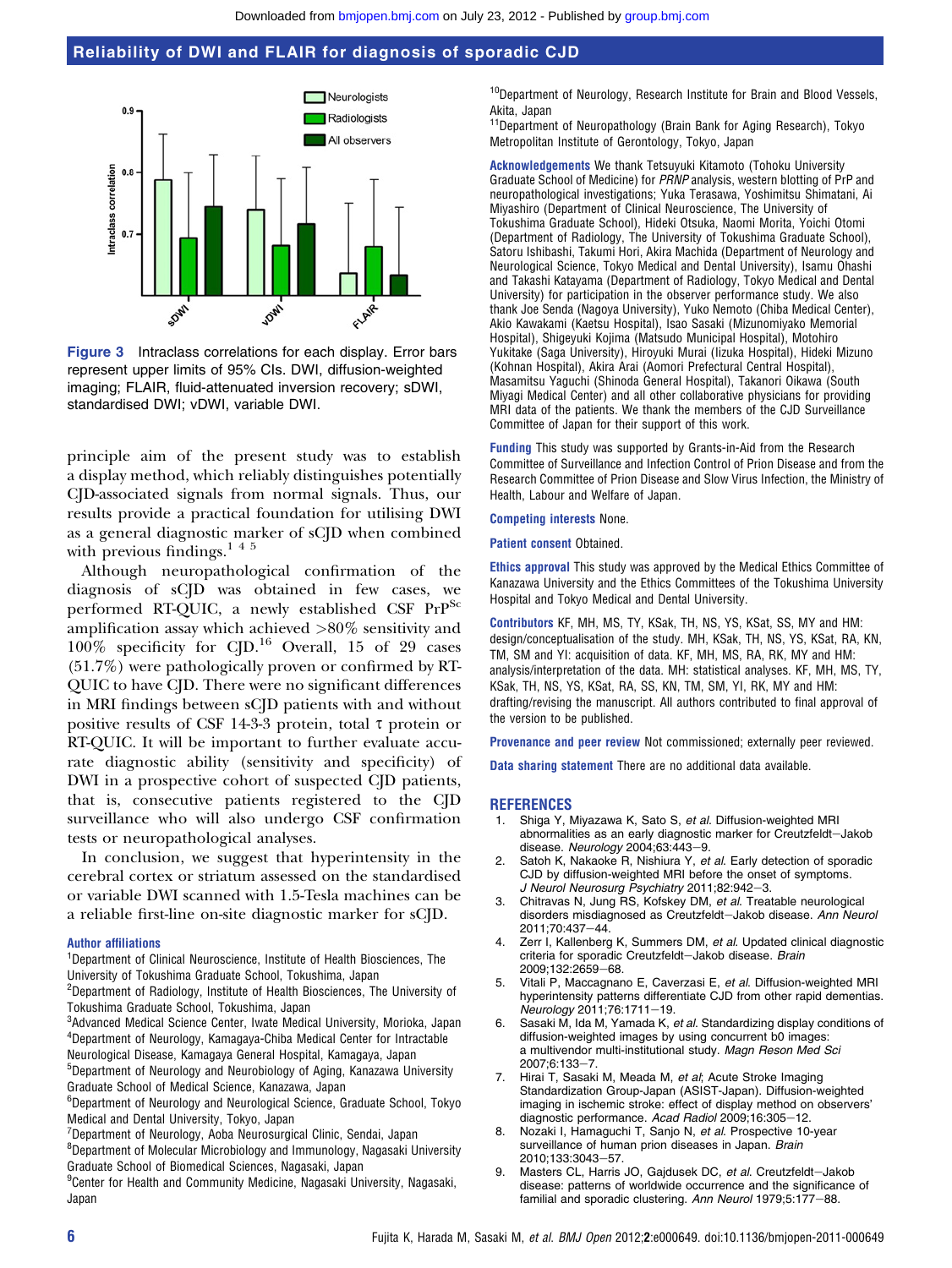- 10. WHO. Global surveillance, diagnosis and therapy of human transmissible spongiform encephalopathies: report of a WHO consultation. World Health Organization: Emerging and Other Communicable Diseases, Surveillance and Control. Geneva: WHO, 1998.
- 11. Satoh K, Tobiume M, Matsui Y, et al. Establishment of a standard 14-3-3 protein assay of cerebrospinal fluid as a diagnostic tool for Creutzfeldt-Jakob disease. Lab Invest 2010;90:1637-44.
- 12. Kitamoto T, Shin RW, Doh-ura K, et al. Abnormal isoform of prion proteins accumulates in the synaptic structures of the central nervous system in patients with Creutzfeldt-Jakob disease. Am J Pathol 1992:140:1285-94.
- 13. Kitamoto T, Ohata M, Doh-ura K, et al. Novel missense variants of prion protein in Creutzfeldt-Jakob disease or Gerstmann-Sträussler syndrome. Biochem Biophys Res Commun 1993:191:709-14.
- 14. Shimizu S, Hoshi K, Muramoto T, et al. Creutzfeldt-Jakob disease with florid-type plaques after cadaveric dura mater grafting. Arch Neurol 1999;56:357-62.
- 15. Satoh K, Shirabe S, Eguchi H, et al. 14-3-3 protein, total tau and phosphorylated tau in cerebrospinal fluid of patients with Creutzfeldt-Jakob disease and neurodegenerative disease in Japan. Cell Mol Neurobiol 2006;26:45-52.
- 16. Atarashi R, Satoh K, Sano K, et al. Ultrasensitive human prion detection in cerebrospinal fluid by real-time quaking-induced conversion. Nat Med  $2011:17:175-8$ .
- 17. Hirai T, Korogi Y, Arimura H, et al. Intracranial aneurysms at MR angiography: effect of computer-aided diagnosis on radiologists' detection performance. Radiology 2005;237:605-10.
- 18. Kallenberg K, Schulz-Schaeffer WJ, Jastrow U, et al. Creutzfeldt-Jakob disease: comparative analysis of MR imaging sequences. AJNR Am J Neuroradiol 2006;27:1459-62.
- 19. Murata T, Shiga Y, Higano S, et al. Conspicuity and evolution of lesions in Creutzfeldt-Jakob disease at diffusion-weighted imaging. AJNR Am J Neuroradiol 2002;23:1164-72.
- 20. Parchi P, Giese A, Capellari S, et al. Classification of sporadic Creutzfeldt-Jakob disease based on molecular and phenotypic analysis of 300 subjects. Ann Neurol 1999;46:224-33.
- 21. Meissner B, Kallenberg K, Sanchez-Juan P, et al. MRI lesion profiles in sporadic Creutzfeldt-Jakob disease. Neurology 2009:72:1994-2001.
- 22. Diagnostic criteria for sporadic CJD from 1 January 2010. National Creutzfeldt-Jakob Disease Surveillance Diagnostic Criteria [online]. http://www.cjd.ed.ac.uk/criteria.htm (accessed 3 Oct 2011).
- 23. Young GS, Geschwind MD, Fischbein NJ, et al. Diffusion-weighted and fluid-attenuated inversion recovery imaging in Creutzfeldt-Jakob disease: high sensitivity and specificity for diagnosis. AJNR Am J Neuroradiol 2005;26:1551-62.
- 24. Lin YR, Young GS, Chen NK, et al. Creutzfeldt-Jakob disease involvement of rolandic cortex: a quantitative apparent diffusion coefficient evaluation. AJNR Am J Neuroradiol 2006;27:1755-9.
- 25. Fujita K, Nakane S, Harada M, et al. Diffusion tensor imaging in patients with Creutzfeldt-Jakob disease. J Neurol Neurosurg .<br>Psychiatry 2008:79:1304-6.
- 26. Hamaguchi T, Kitamoto T, Sato T, et al. Clinical diagnosis of MM2-type sporadic Creutzfeldt-Jakob disease. Neurology 2005;64:643-8.